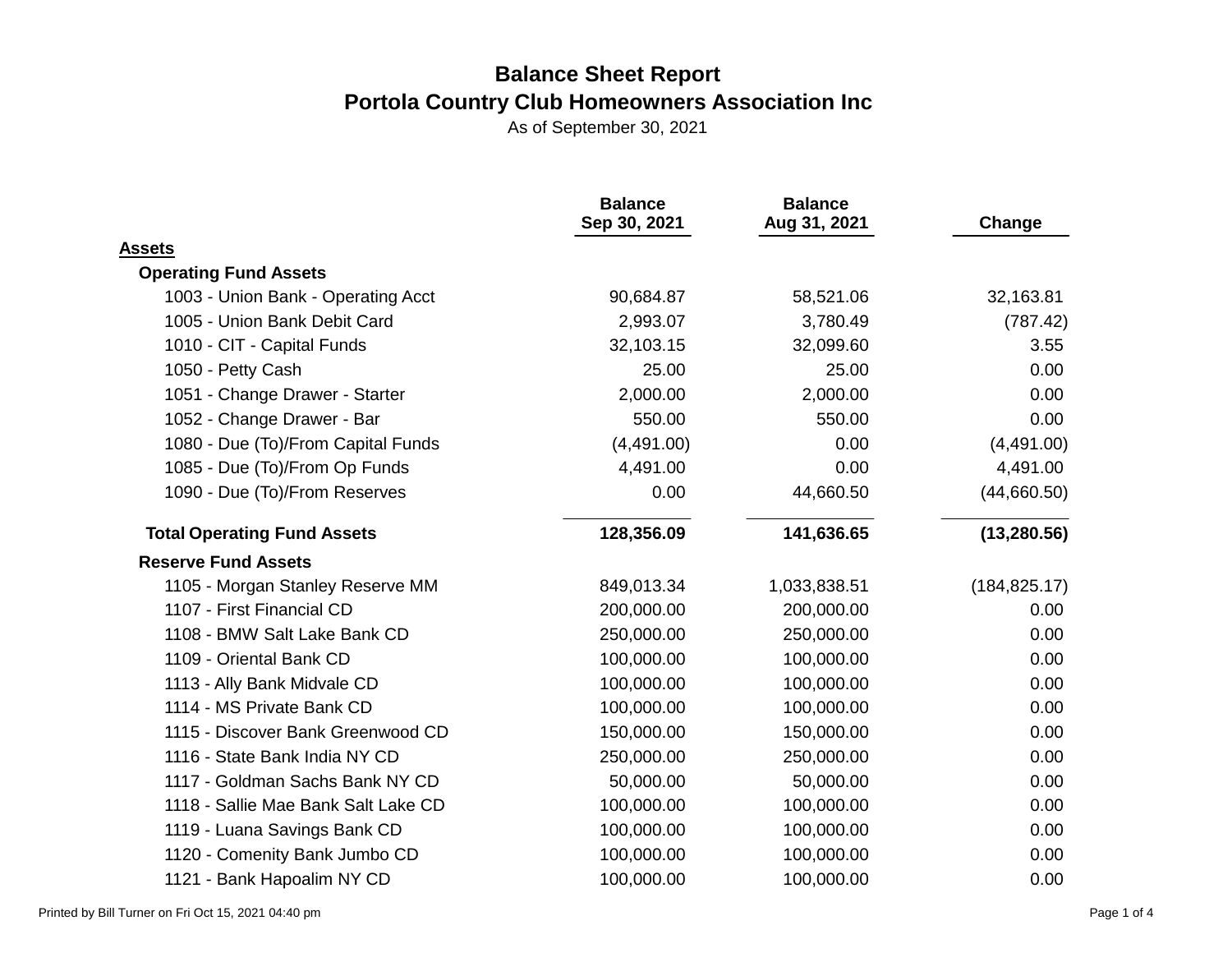|                                        | <b>Balance</b><br>Sep 30, 2021 | <b>Balance</b><br>Aug 31, 2021 | Change        |  |
|----------------------------------------|--------------------------------|--------------------------------|---------------|--|
| <b>Assets</b>                          |                                |                                |               |  |
| <b>Reserve Fund Assets</b>             |                                |                                |               |  |
| 1122 - MS Private Bank NY CD           | 100,000.00                     | 100,000.00                     | 0.00          |  |
| 1123 - MS Private Bk NY CD             | 100,000.00                     | 100,000.00                     | 0.00          |  |
| 1124 - Texas Exchange CD               | 150,000.00                     | 150,000.00                     | 0.00          |  |
| 1190 - Due (To)/From Operating         | 0.00                           | (44,660.50)                    | 44,660.50     |  |
| <b>Total Reserve Fund Assets</b>       | 2,799,013.34                   | 2,939,178.01                   | (140, 164.67) |  |
| <b>Account Receivables</b>             |                                |                                |               |  |
| 1280 - Accounts Receivable             | 101,955.95                     | 102,793.25                     | (837.30)      |  |
| 1285 - Accounts Receivable - Other     | 0.00                           | 175.00                         | (175.00)      |  |
| 1290 - Allowance for Doubtful Accounts | (59, 280.83)                   | (60, 438.53)                   | 1,157.70      |  |
| <b>Total Account Receivables</b>       | 42,675.12                      | 42,529.72                      | 145.40        |  |
| <b>Prepaid Expenses</b>                |                                |                                |               |  |
| 1300 - Prepaid Insurance               | 30,927.59                      | 35,345.81                      | (4, 418.22)   |  |
| 1305 - Prepaid Expenses                | 0.00                           | 517.64                         | (517.64)      |  |
| 1310 - Prepaid Taxes                   | 9,353.70                       | 9,353.70                       | 0.00          |  |
| 1690 - Clearing Account                | 50.00                          | (6,670.00)                     | 6,720.00      |  |
| <b>Total Prepaid Expenses</b>          | 40,331.29                      | 38,547.15                      | 1,784.14      |  |
| <b>Other Current Assets</b>            |                                |                                |               |  |
| 1315 - Bar Inventory                   | 1,861.07                       | 2,100.83                       | (239.76)      |  |
| <b>Total Other Current Assets</b>      | 1,861.07                       | 2,100.83                       | (239.76)      |  |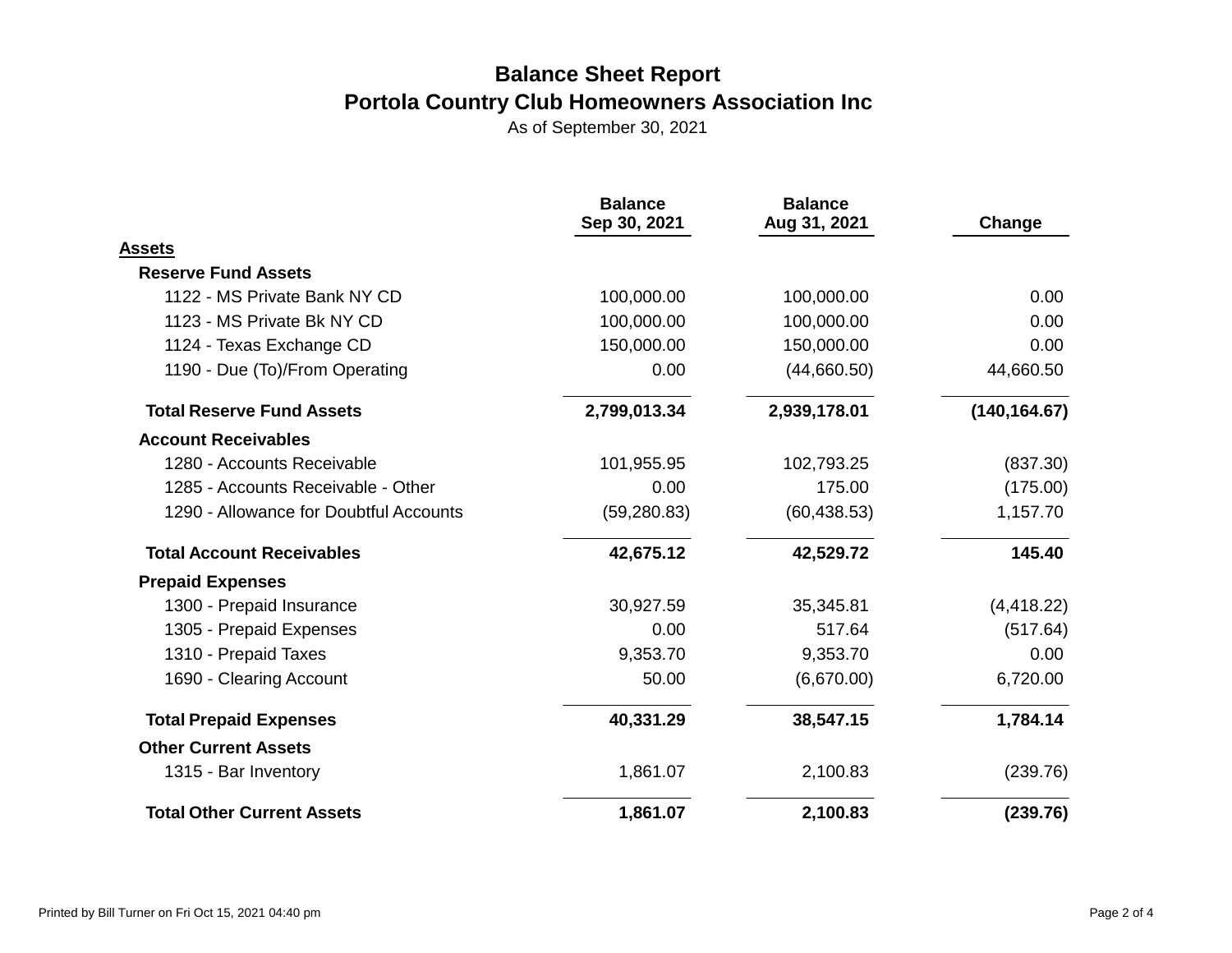|                                  | <b>Balance</b><br>Sep 30, 2021 | <b>Balance</b><br>Aug 31, 2021 | Change        |
|----------------------------------|--------------------------------|--------------------------------|---------------|
| <b>Assets</b>                    |                                |                                |               |
| <b>Fixed Assets</b>              |                                |                                |               |
| 1515 - Vacant Land - Wash        | 20,000.00                      | 20,000.00                      | 0.00          |
| <b>Total Fixed Assets</b>        | 20,000.00                      | 20,000.00                      | 0.00          |
| <b>Total Assets</b>              | 3,032,236.91                   | 3,183,992.36                   | (151, 755.45) |
| <b>Liabilities</b>               |                                |                                |               |
| <b>Other Liabilities</b>         |                                |                                |               |
| 2001 - Prepaid Assesments        | 51,422.37                      | 53,274.67                      | (1,852.30)    |
| 2025 - Clubhouse Rental Deposits | 964.04                         | 964.04                         | 0.00          |
| 2030 - Bar Tips                  | 6,908.82                       | 6,582.22                       | 326.60        |
| 2035 - Accrued Sales Tax         | 438.91                         | 0.00                           | 438.91        |
| 2110 - Homeowner Refund Payable  | 358.00                         | 358.00                         | 0.00          |
| 2795 - Tree Trimming Deposits    | 0.00                           | 8,294.33                       | (8, 294.33)   |
| 2796 - WRCA                      | 1,467.09                       | 1,467.09                       | 0.00          |
| 2798 - Accrued Expenses          | 45,855.35                      | 0.00                           | 45,855.35     |
| <b>Total Other Liabilities</b>   | 107,414.58                     | 70,940.35                      | 36,474.23     |
| <b>Total Liabilities</b>         | 107,414.58                     | 70,940.35                      | 36,474.23     |
| <b>Owners' Equity</b>            |                                |                                |               |
| <b>Reserve Fund Liabilities</b>  |                                |                                |               |
| 4000 - Access System/Entry       | 11,757.16                      | 11,575.63                      | 181.53        |
| 4012 - Irrigation Controllers    | 209,924.16                     | 206,682.94                     | 3,241.22      |
| 4016 - Fences/Walls/Gates        | 625,385.82                     | 615,702.87                     | 9,682.95      |
| 4020 - Paint/Stucco              | 10,321.27                      | 10,161.91                      | 159.36        |
| 4025 - Electrical/Lighting       | 7,346.53                       | 7,233.10                       | 113.43        |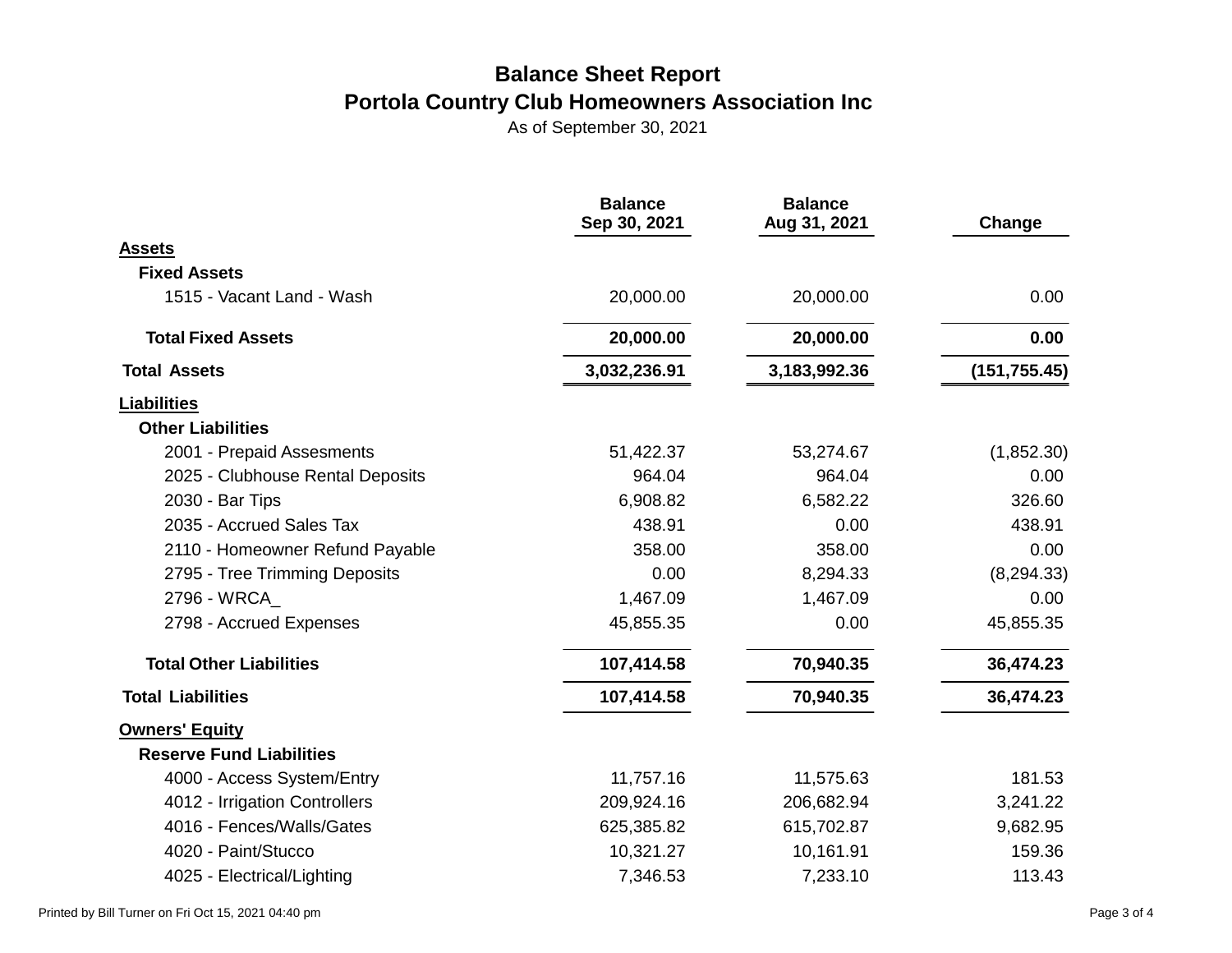|                                           | <b>Balance</b><br>Sep 30, 2021 | <b>Balance</b><br>Aug 31, 2021 | Change        |
|-------------------------------------------|--------------------------------|--------------------------------|---------------|
| <b>Owners' Equity</b>                     |                                |                                |               |
| <b>Reserve Fund Liabilities</b>           |                                |                                |               |
| 4026 - Golf Course                        | 572,112.12                     | 565,538.86                     | 6,573.26      |
| 4035 - Golf Course Equipment              | 7,109.70                       | 4,739.80                       | 2,369.90      |
| 4040 - Golf Maintenance Yard              | 39,671.10                      | 39,058.58                      | 612.52        |
| 4055 - Landscape Replacement              | 13,402.23                      | 13,195.30                      | 206.93        |
| 4067 - Clubhouse                          | 208,882.66                     | 207,222.66                     | 1,660.00      |
| 4068 - HOA Office                         | 21,715.19                      | 21,366.63                      | 348.56        |
| 4070 - Site Amenities                     | 5,930.07                       | 5,838.51                       | 91.56         |
| 4075 - Asphalt/Concrete                   | 969,761.08                     | 1,137,276.57                   | (167, 515.49) |
| 4080 - Pool/Spa                           | 9,216.34                       | 9,074.04                       | 142.30        |
| 4095 - Azurite Pool                       | 30,520.81                      | 30,049.57                      | 471.24        |
| 4096 - Bodie Pool                         | 19,931.83                      | 19,596.54                      | 335.29        |
| 4097 - Clubhouse Pool                     | 24,322.60                      | 23,947.06                      | 375.54        |
| 4142 - Signs                              | 8,251.32                       | 8,123.92                       | 127.40        |
| 4495 - Interest                           | 3,451.35                       | 2,793.52                       | 657.83        |
| <b>Total Reserve Fund Liabilities</b>     | 2,799,013.34                   | 2,939,178.01                   | (140, 164.67) |
| <b>Equity</b>                             |                                |                                |               |
| 4997 - Capital Funds Transfers            | 36,594.15                      | 32,099.60                      | 4,494.55      |
| 4998 - Prior Year Equity                  | 135,954.81                     | 135,954.81                     | 0.00          |
| <b>Total Equity</b>                       | 172,548.96                     | 168,054.41                     | 4,494.55      |
| <b>Total Owners' Equity</b>               | 2,971,562.30                   | 3,107,232.42                   | (135, 670.12) |
| Income / (Loss)                           | (46, 739.97)                   | 5,819.59                       | (52, 559.56)  |
| <b>Total Liabilities and Owner Equity</b> | 3,032,236.91                   | 3,183,992.36                   | (151, 755.45) |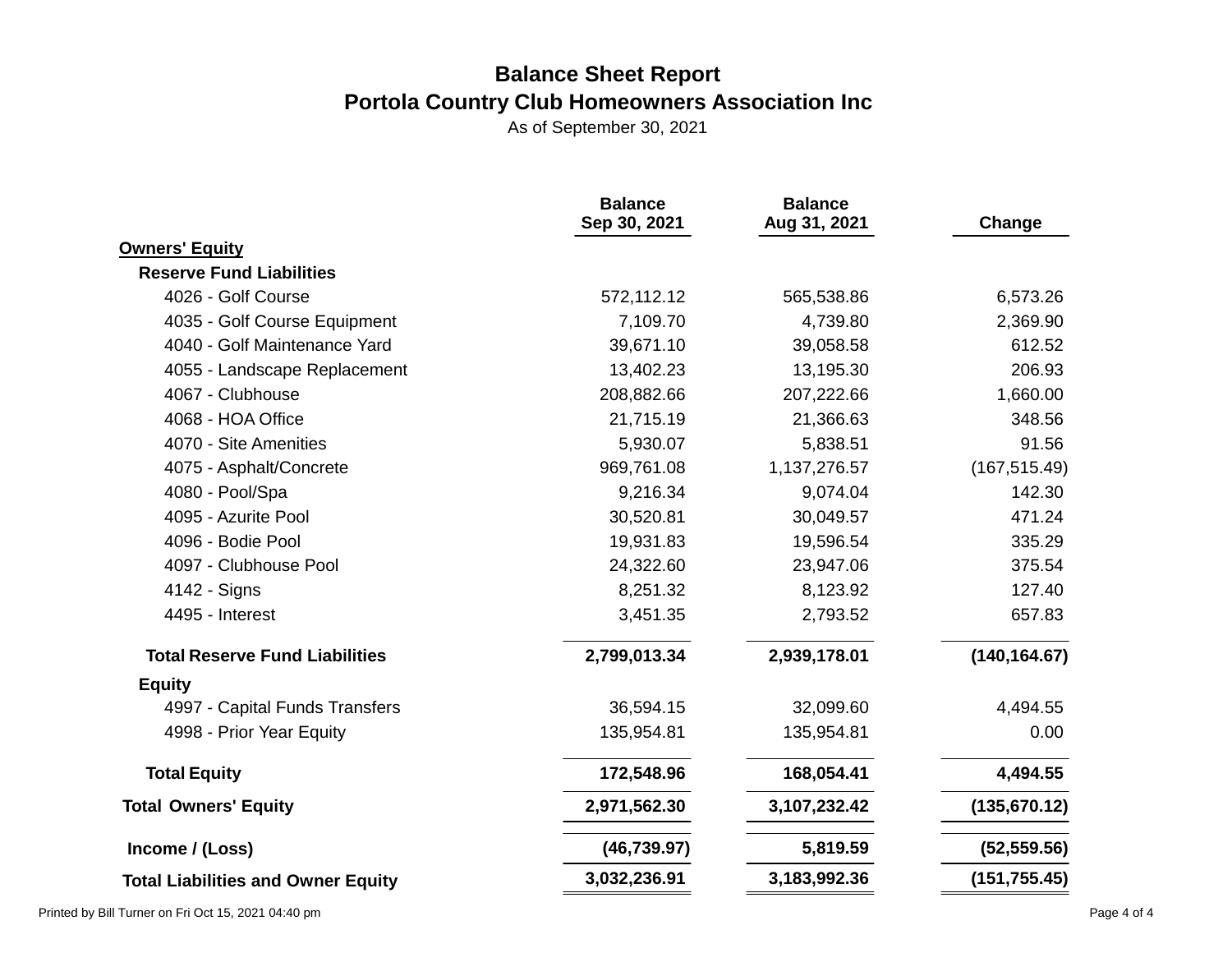September 01, 2021 thru September 30, 2021

|                                     | <b>Current Period -</b> |               |            | Year to Date (3 months) | Annual        | <b>Budget</b> |               |              |
|-------------------------------------|-------------------------|---------------|------------|-------------------------|---------------|---------------|---------------|--------------|
|                                     | <b>Actual</b>           | <b>Budget</b> | Variance   | <b>Actual</b>           | <b>Budget</b> | Variance      | <b>Budget</b> | Remaining    |
| <b>Income</b>                       |                         |               |            |                         |               |               |               |              |
| <b>Income</b>                       |                         |               |            |                         |               |               |               |              |
| 5010 - Regular Assessments          | 150,203.00              | 150,203.00    | 0.00       | 450,609.00              | 450,609.00    | 0.00          | 1,802,436.00  | 1,351,827.00 |
| 5016 - Cable Fee Income             | 23,465.33               | 23,465.33     | 0.00       | 70,396.00               | 70,396.00     | 0.00          | 281,584.00    | 211,188.00   |
| 5017 - Trash Fee Income             | 4,914.17                | 4,916.67      | (2.50)     | 14,741.90               | 14,750.00     | (8.10)        | 59,000.00     | 44,258.10    |
| 5030 - Interest Income-Operating    | 3.55                    | 0.00          | 3.55       | 10.89                   | 0.00          | 10.89         | 0.00          | (10.89)      |
| 5031 - Interest Income-Reserve      | 657.83                  | 0.00          | 657.83     | 3,451.35                | 0.00          | 3,451.35      | 0.00          | (3,451.35)   |
| 5040 - Late Fees                    | 1,176.00                | 416.67        | 759.33     | 2,402.00                | 1,250.00      | 1,152.00      | 5,000.00      | 2,598.00     |
| 5045 - Rental Processing Fees       | 0.00                    | 125.00        | (125.00)   | 0.00                    | 375.00        | (375.00)      | 1,500.00      | 1,500.00     |
| 5050 - Tree Trimming Owners         | 8,294.33                | 0.00          | 8,294.33   | 8,294.33                | 0.00          | 8,294.33      | 0.00          | (8, 294.33)  |
| 5052 - Admin/Collection Fees        | 0.00                    | 0.00          | 0.00       | (48.00)                 | 0.00          | (48.00)       | 0.00          | 48.00        |
| 5053 - Delinquent Letter Fees       | 0.00                    | 0.00          | 0.00       | 300.00                  | 0.00          | 300.00        | 0.00          | (300.00)     |
| 5160 - Bar Income                   | 1,797.00                | 1,416.67      | 380.33     | 5,663.36                | 4,250.00      | 1,413.36      | 17,000.00     | 11,336.64    |
| 5162 - Gate Cards/Copies            | 0.00                    | 416.67        | (416.67)   | 850.00                  | 1,250.00      | (400.00)      | 5,000.00      | 4,150.00     |
| 5163 - Sentinel/Directory           | 0.00                    | 1,000.00      | (1,000.00) | 0.00                    | 3,000.00      | (3,000.00)    | 12,000.00     | 12,000.00    |
| 5164 - Golf Fee Income              | 0.00                    | 1,666.67      | (1,666.67) | 225.00                  | 5,000.00      | (4,775.00)    | 20,000.00     | 19,775.00    |
| 5165 - Golf Balls/Tees Income       | 0.00                    | 83.33         | (83.33)    | 45.00                   | 250.00        | (205.00)      | 1,000.00      | 955.00       |
| 5166 - Parking - RV                 | 0.00                    | 1,666.67      | (1,666.67) | 8,130.00                | 5,000.00      | 3,130.00      | 20,000.00     | 11,870.00    |
| <b>Total Income</b>                 | 190,511.21              | 185,376.68    | 5,134.53   | 565,070.83              | 556,130.00    | 8,940.83      | 2,224,520.00  | 1,659,449.17 |
| <b>Total Income</b>                 | 190,511.21              | 185,376.68    | 5,134.53   | 565,070.83              | 556,130.00    | 8,940.83      | 2,224,520.00  | 1,659,449.17 |
| <b>Expense</b>                      |                         |               |            |                         |               |               |               |              |
| <b>Administration Expenses</b>      |                         |               |            |                         |               |               |               |              |
| 6020 - Bank Charges-Operating       | 0.00                    | 25.00         | (25.00)    | 0.00                    | 75.00         | (75.00)       | 300.00        | 300.00       |
| 6035 - Office Supplies              | 1,060.92                | 416.67        | 644.25     | 2,248.19                | 1,250.00      | 998.19        | 5,000.00      | 2,751.81     |
| 6035-1 - Postage                    | 20.05                   | 416.67        | (396.62)   | 467.71                  | 1,250.00      | (782.29)      | 5,000.00      | 4,532.29     |
| 6035-2 - Photocopy Costs            | 125.72                  | 535.00        | (409.28)   | 472.42                  | 1,605.00      | (1, 132.58)   | 6,420.00      | 5,947.58     |
| 6035-3 - Printing                   | 499.80                  | 385.83        | 113.97     | 1,266.96                | 1,157.50      | 109.46        | 4,630.00      | 3,363.04     |
| 6036 - Computer Service             | 0.00                    | 0.00          | 0.00       | 262.50                  | 0.00          | 262.50        | 0.00          | (262.50)     |
| 6038 - Office Repairs & Maintenance | 0.00                    | 83.33         | (83.33)    | 12.45                   | 250.00        | (237.55)      | 1,000.00      | 987.55       |
| 6040 - Management Services          | 2,839.74                | 3,250.00      | (410.26)   | 9,750.00                | 9,750.00      | 0.00          | 39,000.00     | 29,250.00    |

Printed by Bill Turner on Fri Oct 15, 2021 04:40 pm Page 1 of 5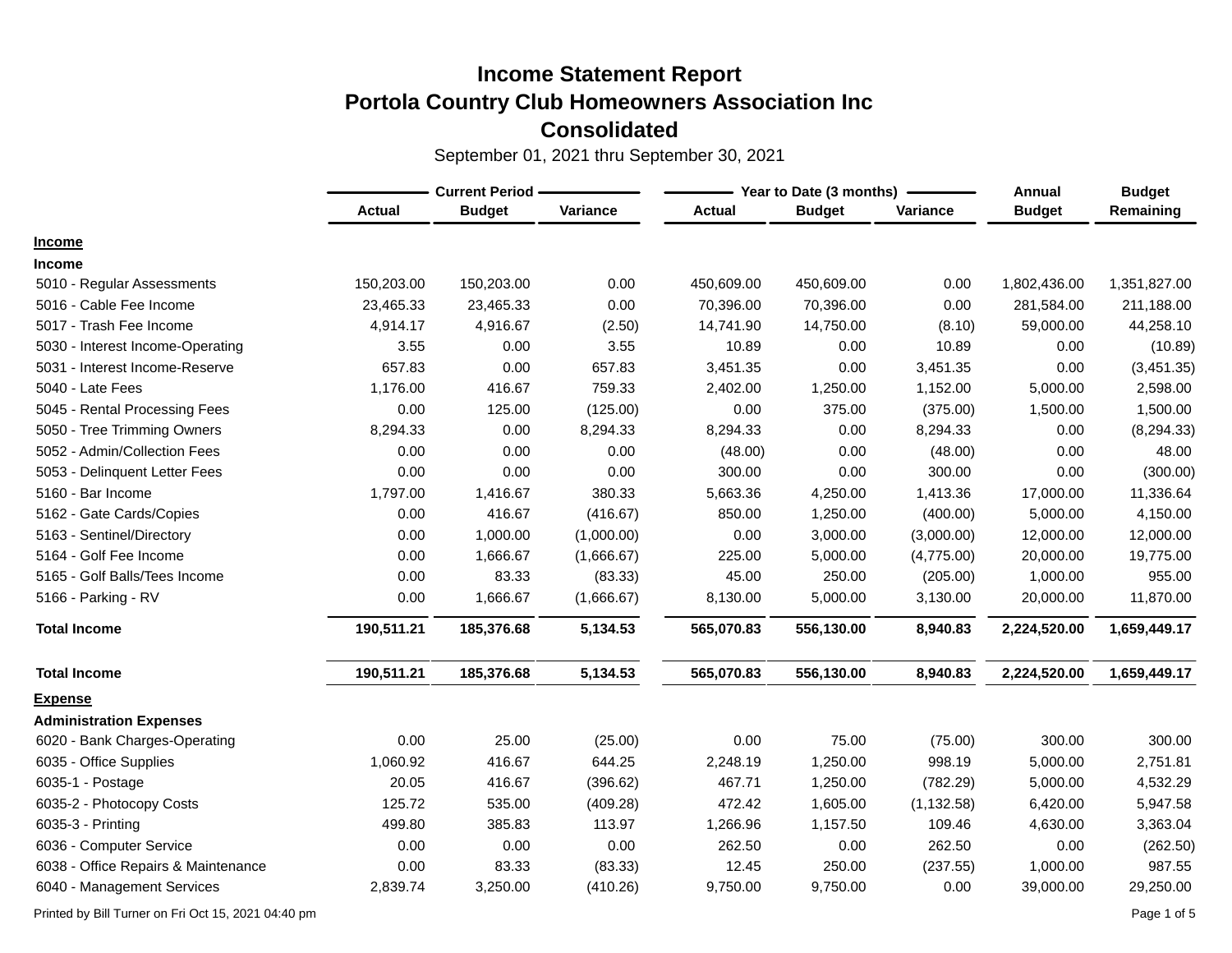|                                                | <b>Current Period -</b> |               |            |               | Year to Date (3 months) | Annual     | <b>Budget</b> |            |
|------------------------------------------------|-------------------------|---------------|------------|---------------|-------------------------|------------|---------------|------------|
|                                                | <b>Actual</b>           | <b>Budget</b> | Variance   | <b>Actual</b> | <b>Budget</b>           | Variance   | <b>Budget</b> | Remaining  |
| <b>Expense</b>                                 |                         |               |            |               |                         |            |               |            |
| <b>Administration Expenses</b>                 |                         |               |            |               |                         |            |               |            |
| 6041 - Management-Additional                   | 0.00                    | 250.00        | (250.00)   | 0.00          | 750.00                  | (750.00)   | 3,000.00      | 3,000.00   |
| 6043 - On-Site Staff/Payroll                   | 38,347.29               | 19,791.67     | 18,555.62  | 68,304.76     | 59,375.00               | 8,929.76   | 237,500.00    | 169,195.24 |
| 6050 - Fees & Licenses                         | 2,436.00                | 462.50        | 1,973.50   | 2,436.00      | 1,387.50                | 1,048.50   | 5,550.00      | 3,114.00   |
| 6053 - Delinquent Letter Charges               | 300.00                  | 366.67        | (66.67)    | 930.00        | 1,100.00                | (170.00)   | 4,400.00      | 3,470.00   |
| 6055 - Attorney Fees                           | 2,017.00                | 1,250.00      | 767.00     | 19,235.50     | 3,750.00                | 15,485.50  | 15,000.00     | (4,235.50) |
| 6055-1 - Attorney Fees - Wash                  | 6,737.90                | 833.33        | 5,904.57   | 14,930.90     | 2,500.00                | 12,430.90  | 10,000.00     | (4,930.90) |
| 6061 - Board Meeting Expenses                  | 0.00                    | 208.33        | (208.33)   | 25.77         | 625.00                  | (599.23)   | 2,500.00      | 2,474.23   |
| 6071 - Office IT Expenses                      | 1,054.71                | 208.33        | 846.38     | 2,834.09      | 625.00                  | 2,209.09   | 2,500.00      | (334.09)   |
| 6072-1 - Annual Directory                      | 0.00                    | 166.67        | (166.67)   | 0.00          | 500.00                  | (500.00)   | 2,000.00      | 2,000.00   |
| 6077 - Bad Debt/Write Off                      | (647.70)                | 2,083.33      | (2,731.03) | (647.70)      | 6,250.00                | (6,897.70) | 25,000.00     | 25,647.70  |
| 6078 - Professional Services                   | 49.00                   | 0.00          | 49.00      | 1,971.50      | 0.00                    | 1,971.50   | 0.00          | (1,971.50) |
| 6085 - Miscellaneous Administration            | 0.00                    | 0.00          | 0.00       | (292.80)      | 0.00                    | (292.80)   | 0.00          | 292.80     |
| <b>Total Administration Expenses</b>           | 54,840.43               | 30,733.33     | 24,107.10  | 124,208.25    | 92,200.00               | 32,008.25  | 368,800.00    | 244,591.75 |
| Landscape                                      |                         |               |            |               |                         |            |               |            |
| 6405 - Common Area Landscape Maint.            | 2,400.00                | 2,600.00      | (200.00)   | 7,200.00      | 7,800.00                | (600.00)   | 31,200.00     | 24,000.00  |
| 6410 - Materials, Seed, Fertilizer & Chemicals | 100.00                  | 291.67        | (191.67)   | 5,500.00      | 875.00                  | 4,625.00   | 3,500.00      | (2,000.00) |
| 6420 - Irrigation Repairs                      | 0.00                    | 0.00          | 0.00       | 183.53        | 0.00                    | 183.53     | 0.00          | (183.53)   |
| 6425 - Tree Maintenance                        | 2,292.50                | 333.33        | 1,959.17   | 2,292.50      | 1,000.00                | 1,292.50   | 4,000.00      | 1,707.50   |
| 6427 - Tree Maintenance Owners                 | 8,855.00                | 0.00          | 8,855.00   | 8,855.00      | 0.00                    | 8,855.00   | 0.00          | (8,855.00) |
| <b>Total Landscape</b>                         | 13,647.50               | 3,225.00      | 10,422.50  | 24,031.03     | 9,675.00                | 14,356.03  | 38,700.00     | 14,668.97  |
| <b>Maintenance</b>                             |                         |               |            |               |                         |            |               |            |
| 6510 - Electrical Repair & Maint.              | 0.00                    | 375.00        | (375.00)   | 597.00        | 1,125.00                | (528.00)   | 4,500.00      | 3,903.00   |
| 6515 - Gates/Fences                            | 0.00                    | 666.67        | (666.67)   | 0.00          | 2,000.00                | (2,000.00) | 8,000.00      | 8,000.00   |
| 6530 - Disaster Supplies                       | 0.00                    | 8.33          | (8.33)     | 0.00          | 25.00                   | (25.00)    | 100.00        | 100.00     |
| 6531 - Homeowner Dumpster                      | 0.00                    | 375.00        | (375.00)   | 943.31        | 1,125.00                | (181.69)   | 4,500.00      | 3,556.69   |
| 6550 - Janitorial Service                      | 4,050.00                | 1,833.33      | 2,216.67   | 5,400.00      | 5,500.00                | (100.00)   | 22,000.00     | 16,600.00  |
| 6551 - Janitorial Supplies                     | 340.54                  | 250.00        | 90.54      | 340.54        | 750.00                  | (409.46)   | 3,000.00      | 2,659.46   |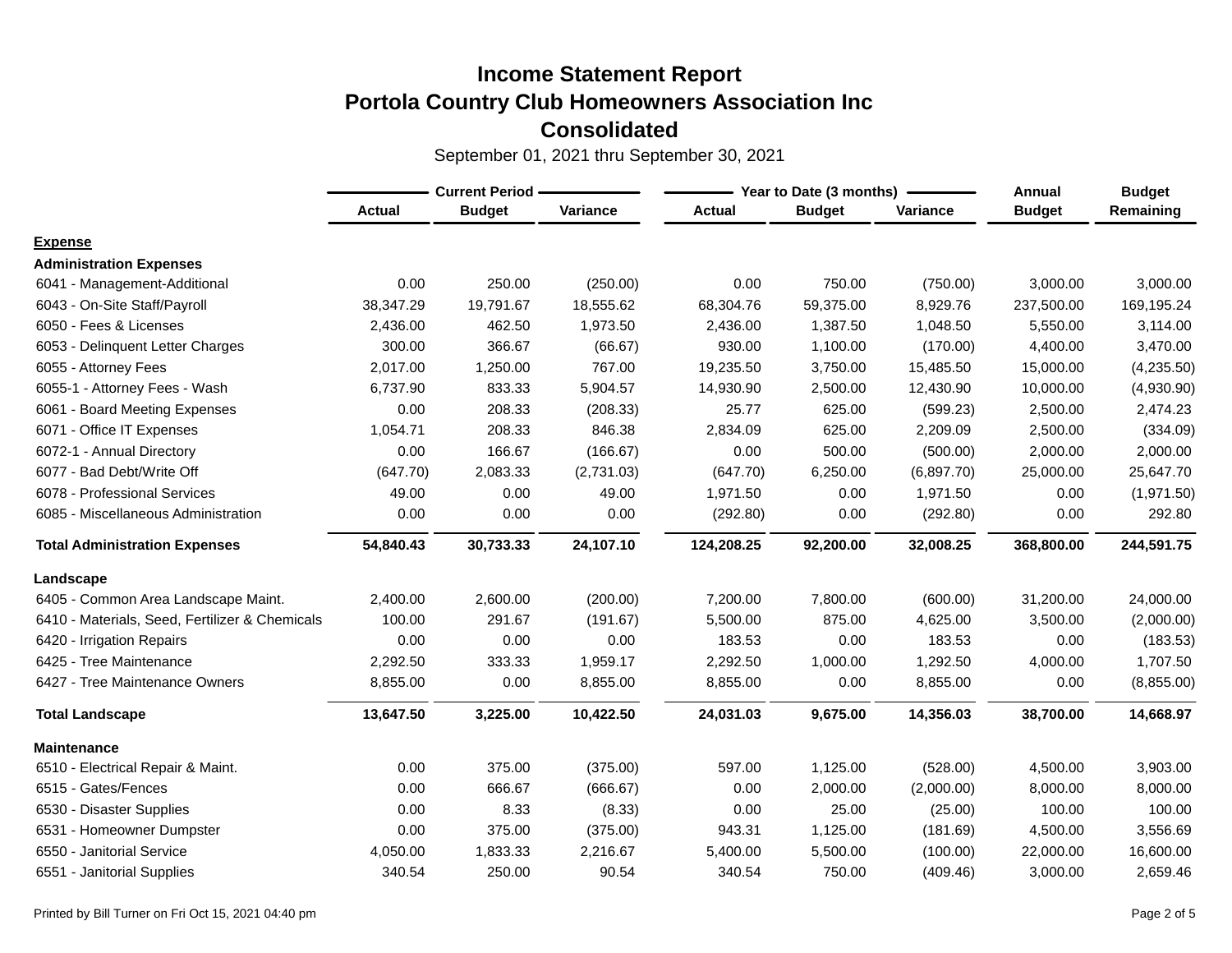|                                   | <b>Current Period -</b> |               |             | Year to Date (3 months) | Annual        | <b>Budget</b> |               |            |
|-----------------------------------|-------------------------|---------------|-------------|-------------------------|---------------|---------------|---------------|------------|
|                                   | <b>Actual</b>           | <b>Budget</b> | Variance    | <b>Actual</b>           | <b>Budget</b> | Variance      | <b>Budget</b> | Remaining  |
| <b>Expense</b>                    |                         |               |             |                         |               |               |               |            |
| <b>Maintenance</b>                |                         |               |             |                         |               |               |               |            |
| 6555 - Pest Control               | 0.00                    | 208.33        | (208.33)    | 380.00                  | 625.00        | (245.00)      | 2,500.00      | 2,120.00   |
| 6570 - Pool/Spa Service           | 1,350.00                | 1,425.00      | (75.00)     | 4,050.00                | 4,275.00      | (225.00)      | 17,100.00     | 13,050.00  |
| 6575 - Pool/Spa Repairs           | 0.00                    | 583.33        | (583.33)    | 721.90                  | 1,750.00      | (1,028.10)    | 7,000.00      | 6,278.10   |
| 6580 - Pool/Spa Extras            | 0.00                    | 0.00          | 0.00        | 70.03                   | 0.00          | 70.03         | 0.00          | (70.03)    |
| 6585 - Wash Maintenance           | 0.00                    | 666.67        | (666.67)    | 0.00                    | 2,000.00      | (2,000.00)    | 8,000.00      | 8,000.00   |
| 6586 - Wash Professional          | 1,000.00                | 208.33        | 791.67      | 1,780.00                | 625.00        | 1,155.00      | 2,500.00      | 720.00     |
| 6590 - Streets & Park Maintenance | 0.00                    | 666.67        | (666.67)    | 510.00                  | 2,000.00      | (1,490.00)    | 8,000.00      | 7,490.00   |
| 6595 - Building Repair & Maint.   | 605.41                  | 1,166.67      | (561.26)    | 5,444.50                | 3,500.00      | 1,944.50      | 14,000.00     | 8,555.50   |
| 6596 - RV Lot Repair & Maint.     | 0.00                    | 250.00        | (250.00)    | 0.00                    | 750.00        | (750.00)      | 3,000.00      | 3,000.00   |
| <b>Total Maintenance</b>          | 7,345.95                | 8,683.33      | (1, 337.38) | 20,237.28               | 26,050.00     | (5,812.72)    | 104,200.00    | 83,962.72  |
| <b>Property Protection</b>        |                         |               |             |                         |               |               |               |            |
| 6605 - Entry Gate Maintenance     | 114.10                  | 0.00          | 114.10      | 532.30                  | 0.00          | 532.30        | 0.00          | (532.30)   |
| 6610 - Entry Gate Extras          | 1,508.50                | 0.00          | 1,508.50    | 3,663.50                | 0.00          | 3,663.50      | 0.00          | (3,663.50) |
| 6620 - Property Protection        | 1,368.00                | 1,129.67      | 238.33      | 4,104.00                | 3,389.00      | 715.00        | 13,556.00     | 9,452.00   |
| <b>Total Property Protection</b>  | 2,990.60                | 1,129.67      | 1,860.93    | 8,299.80                | 3,389.00      | 4,910.80      | 13,556.00     | 5,256.20   |
| <b>Utilities Expenses</b>         |                         |               |             |                         |               |               |               |            |
| 6700 - Water-Common Area          | 2,233.75                | 858.33        | 1,375.42    | 5,611.14                | 2,575.00      | 3,036.14      | 10,300.00     | 4,688.86   |
| 6705 - Electric-Common Area       | 20,330.60               | 3,750.00      | 16,580.60   | 31,614.16               | 11,250.00     | 20,364.16     | 45,000.00     | 13,385.84  |
| 6710 - Gas                        | 1,231.02                | 2,500.00      | (1,268.98)  | 1,980.88                | 7,500.00      | (5,519.12)    | 30,000.00     | 28,019.12  |
| 6715 - Bulk Cable Services        | 23,036.81               | 23,465.33     | (428.52)    | 69,110.23               | 70,396.00     | (1,285.77)    | 281,584.00    | 212,473.77 |
| 6720 - Telephone                  | 0.00                    | 350.00        | (350.00)    | 0.00                    | 1,050.00      | (1,050.00)    | 4,200.00      | 4,200.00   |
| 6725 - Refuse                     | 5,734.41                | 4,916.67      | 817.74      | 15,185.47               | 14,750.00     | 435.47        | 59,000.00     | 43,814.53  |
| 6735 - Internet                   | 0.00                    | 441.67        | (441.67)    | 2,238.59                | 1,325.00      | 913.59        | 5,300.00      | 3,061.41   |
| <b>Total Utilities Expenses</b>   | 52,566.59               | 36,282.00     | 16,284.59   | 125,740.47              | 108,846.00    | 16,894.47     | 435,384.00    | 309,643.53 |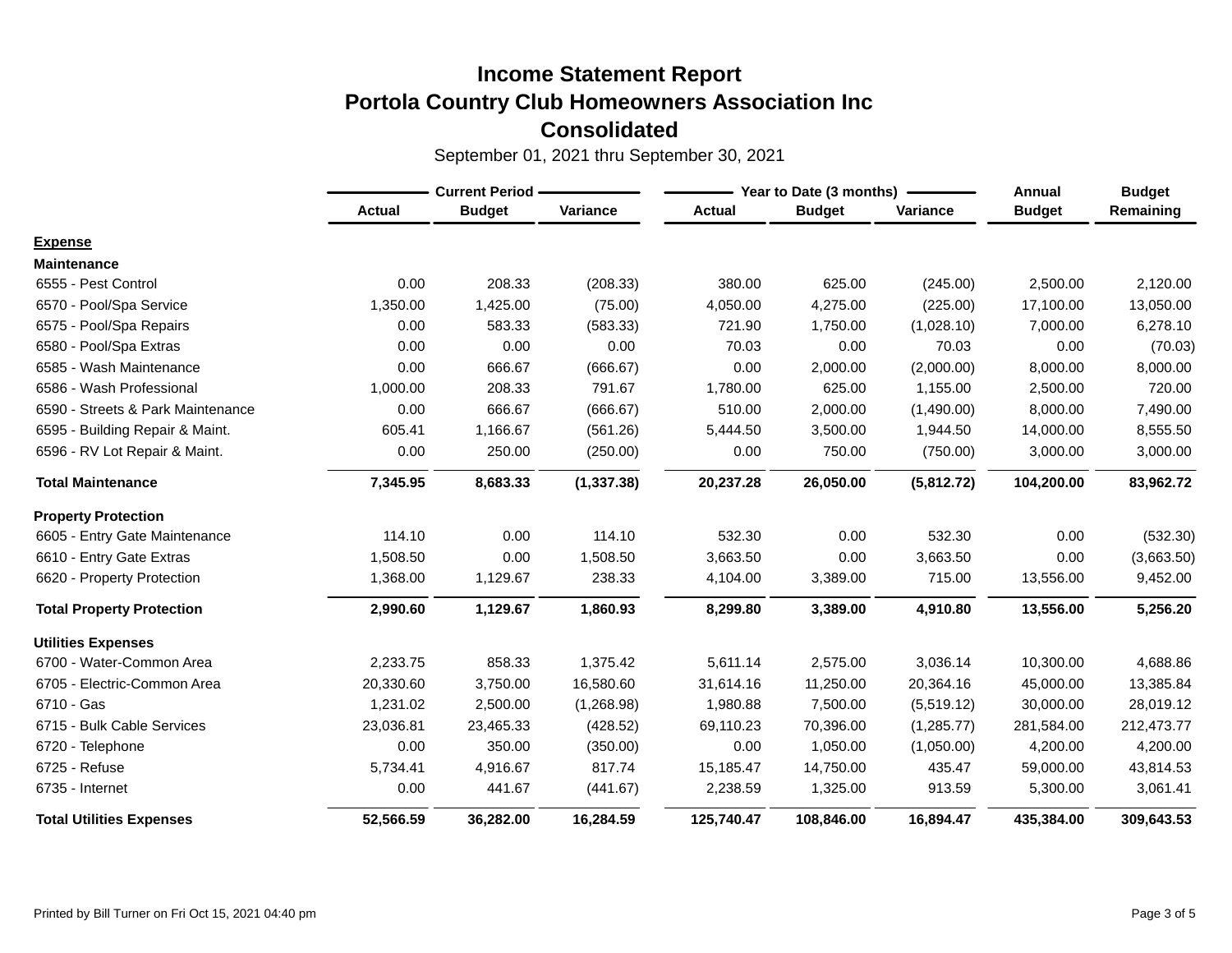|                                               | <b>Current Period -</b> |               |             | Year to Date (3 months) | Annual        | <b>Budget</b> |               |            |
|-----------------------------------------------|-------------------------|---------------|-------------|-------------------------|---------------|---------------|---------------|------------|
|                                               | <b>Actual</b>           | <b>Budget</b> | Variance    | <b>Actual</b>           | <b>Budget</b> | Variance      | <b>Budget</b> | Remaining  |
| <b>Expense</b>                                |                         |               |             |                         |               |               |               |            |
| <b>Insurance Expenses</b>                     |                         |               |             |                         |               |               |               |            |
| 6800 - Insurance Master Policy                | 4,418.22                | 3,916.67      | 501.55      | 13,254.66               | 11,750.00     | 1,504.66      | 47,000.00     | 33,745.34  |
| <b>Total Insurance Expenses</b>               | 4,418.22                | 3,916.67      | 501.55      | 13,254.66               | 11,750.00     | 1,504.66      | 47,000.00     | 33,745.34  |
| <b>Taxes Expenses</b>                         |                         |               |             |                         |               |               |               |            |
| 6850 - Federal Taxes                          | 0.00                    | 333.33        | (333.33)    | 0.00                    | 1,000.00      | (1,000.00)    | 4,000.00      | 4,000.00   |
| 6860 - State Income Tax                       | 0.00                    | 166.67        | (166.67)    | 0.00                    | 500.00        | (500.00)      | 2,000.00      | 2,000.00   |
| 6880 - Property Tax                           | 85.77                   | 62.50         | 23.27       | 85.77                   | 187.50        | (101.73)      | 750.00        | 664.23     |
| <b>Total Taxes Expenses</b>                   | 85.77                   | 562.50        | (476.73)    | 85.77                   | 1,687.50      | (1,601.73)    | 6,750.00      | 6,664.23   |
| Bar & Cafe                                    |                         |               |             |                         |               |               |               |            |
| 6900 - Cost of Sales                          | (480.40)                | 0.00          | (480.40)    | 0.00                    | 0.00          | 0.00          | 0.00          | 0.00       |
| 6905 - Bar License                            | 0.00                    | 56.67         | (56.67)     | 0.00                    | 170.00        | (170.00)      | 680.00        | 680.00     |
| 6910 - Bar Sales Tax                          | 438.91                  | 100.00        | 338.91      | 438.91                  | 300.00        | 138.91        | 1,200.00      | 761.09     |
| 6915 - Bar Supplies                           | 0.00                    | 166.67        | (166.67)    | 0.00                    | 500.00        | (500.00)      | 2,000.00      | 2,000.00   |
| 6920 - Beverage Supplies                      | 878.26                  | 416.67        | 461.59      | 1,368.04                | 1,250.00      | 118.04        | 5,000.00      | 3,631.96   |
| 6925 - Repairs & Maintenance                  | 0.00                    | 83.33         | (83.33)     | 0.00                    | 250.00        | (250.00)      | 1,000.00      | 1,000.00   |
| <b>Total Bar &amp; Cafe</b>                   | 836.77                  | 823.34        | 13.43       | 1,806.95                | 2,470.00      | (663.05)      | 9,880.00      | 8,073.05   |
| <b>Golf Course</b>                            |                         |               |             |                         |               |               |               |            |
| 7005 - Starters                               | 0.00                    | 1,666.67      | (1,666.67)  | 0.00                    | 5,000.00      | (5,000.00)    | 20,000.00     | 20,000.00  |
| 7010 - Golf Course Maintenance                | 30,550.00               | 30,650.00     | (100.00)    | 91,650.00               | 91,950.00     | (300.00)      | 367,800.00    | 276,150.00 |
| 7030 - Lakes/Pumps                            | 2,920.00                | 1,666.67      | 1,253.33    | 4,380.00                | 5,000.00      | (620.00)      | 20,000.00     | 15,620.00  |
| 7035 - GC materials/seed/fertilizer/chemicals | 5,880.00                | 5,880.00      | 0.00        | 17,640.00               | 17,640.00     | 0.00          | 70,560.00     | 52,920.00  |
| 7045 - Dumpster                               | 0.00                    | 1,166.67      | (1, 166.67) | 0.00                    | 3,500.00      | (3,500.00)    | 14,000.00     | 14,000.00  |
| 7050 - Tree Trimming - Golf Course            | 5,187.50                | 2,166.67      | 3,020.83    | 5,187.50                | 6,500.00      | (1,312.50)    | 26,000.00     | 20,812.50  |
| 7060 - Irrigation Repair & Maintenance        | 1,448.29                | 1,000.00      | 448.29      | 3,606.78                | 3,000.00      | 606.78        | 12,000.00     | 8,393.22   |
| 7080 - Water-Golf Course                      | 8,743.19                | 3,500.00      | 5,243.19    | 16,952.87               | 10,500.00     | 6,452.87      | 42,000.00     | 25,047.13  |
| 7085 - Electric-Golf Course                   | (1,779.70)              | 4,333.33      | (6, 113.03) | 9,069.75                | 13,000.00     | (3,930.25)    | 52,000.00     | 42,930.25  |
| 7090 - Permits & Licenses                     | 0.00                    | 583.33        | (583.33)    | 0.00                    | 1,750.00      | (1,750.00)    | 7,000.00      | 7,000.00   |